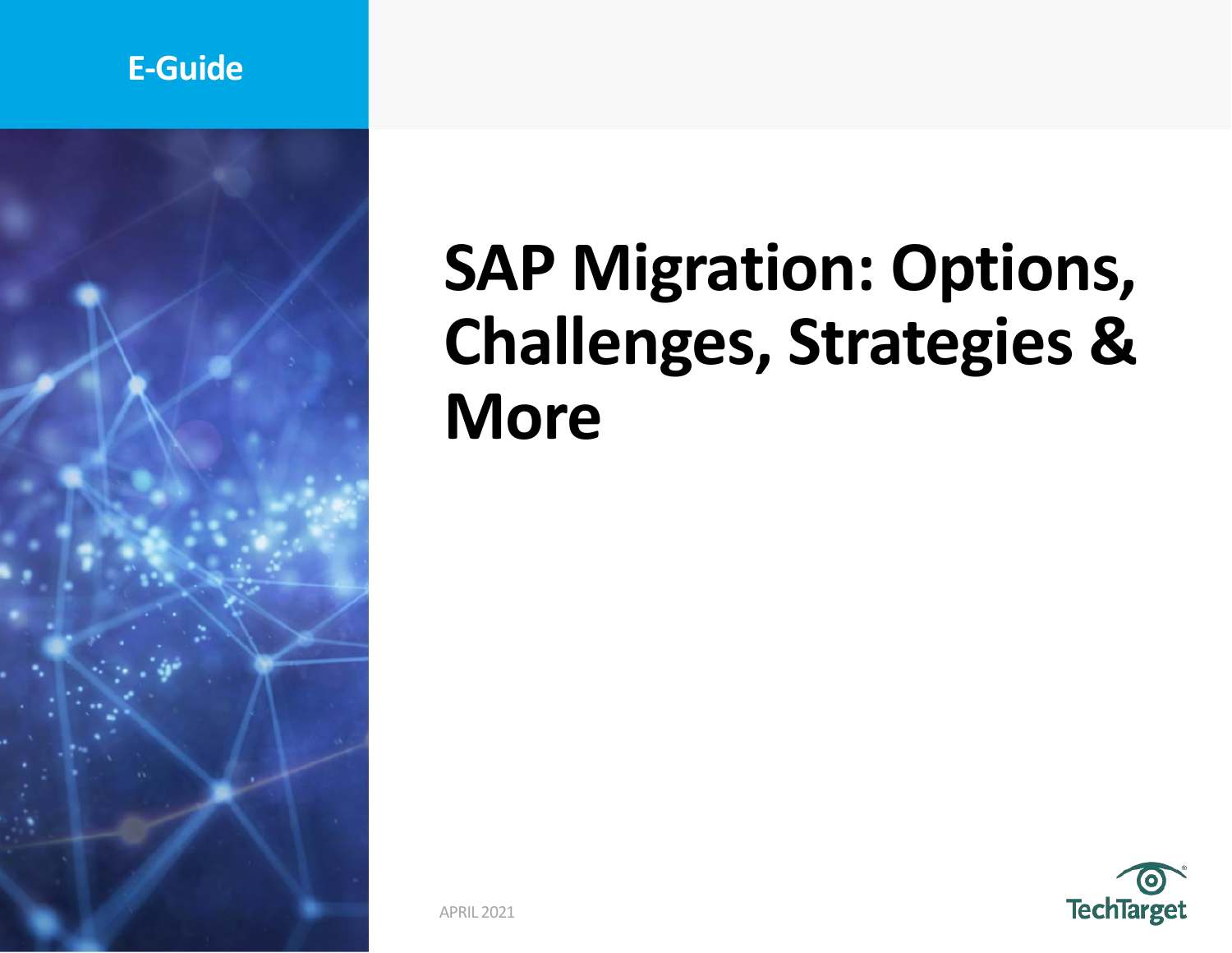

Understand your S/4HANA deployment options

IT complexity slows S/4HANA migration pace

Rise with SAP vs. S/4HANA Cloud: What are the differences?

Most SAP customers are intent on an S/4HANA migration, but many projects remain stuck in the planning stages.

Between the complexity of organizations' IT landscapes and the mystifying array of SAP deployment options, aligning teams to undergo a technical *and* business transformation is a huge challenge.

Read on to learn about key S/4 HANA deployment options, top challenges that prevent successful migration, and strategies to improve transparency over the entire IT landscape for the duration of an S/4HANA migration.

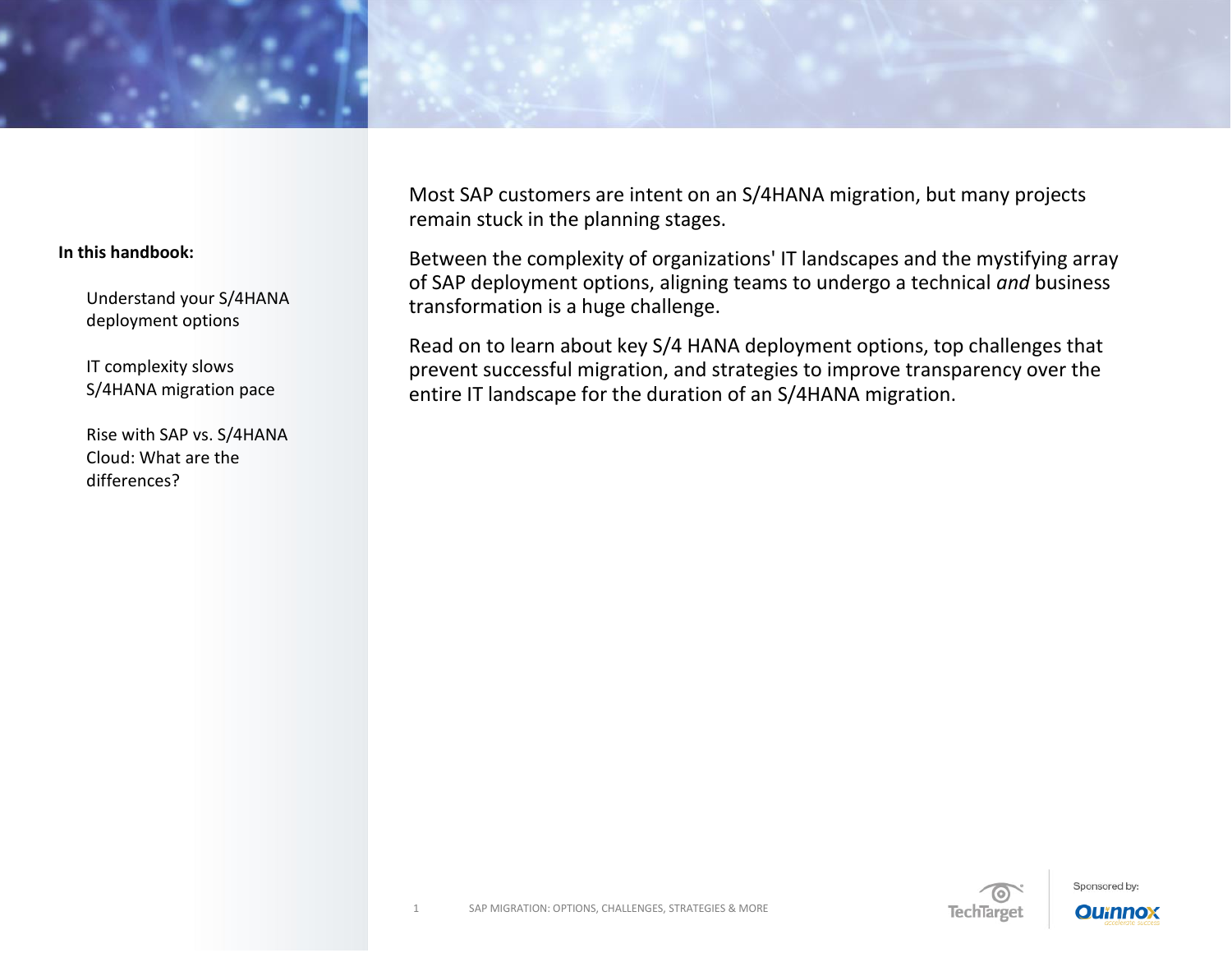Understand your S/4HANA deployment options

IT complexity slows S/4HANA migration pace

Rise with SAP vs. S/4HANA Cloud: What are the differences?

# Understand your S/4HANA deployment options

*JAMES KOFALT, PRESIDENT*

SAP S/4HANA represents a significant step forward in the company's flagship ERP product evolution. Its release is coinciding with SAP's stronger emphasis on cloud computing, leading many to mistakenly believe S/4HANA is a cloud-only product. While S/4HANA was designed with the cloud in mind, the product can accommodate multiple deployment options, including cloud, on-premises or hybrid environments.

However, the array of SAP deployment options can sometimes be mystifying. In addition, SAP frequently changes the terminology in their product portfolio and messaging. This article will refer to each flavor of S/4HANA by its current name and will also include some previous product names for clarification.

Here are the deployment options currently available for S/4HANA.

# **S/4HANA CLOUD**

S/4HANA Cloud is the SaaS option and was previously called S/4HANA Cloud Essentials Edition. Prior to that, it was known as Multi-Tenant Edition.

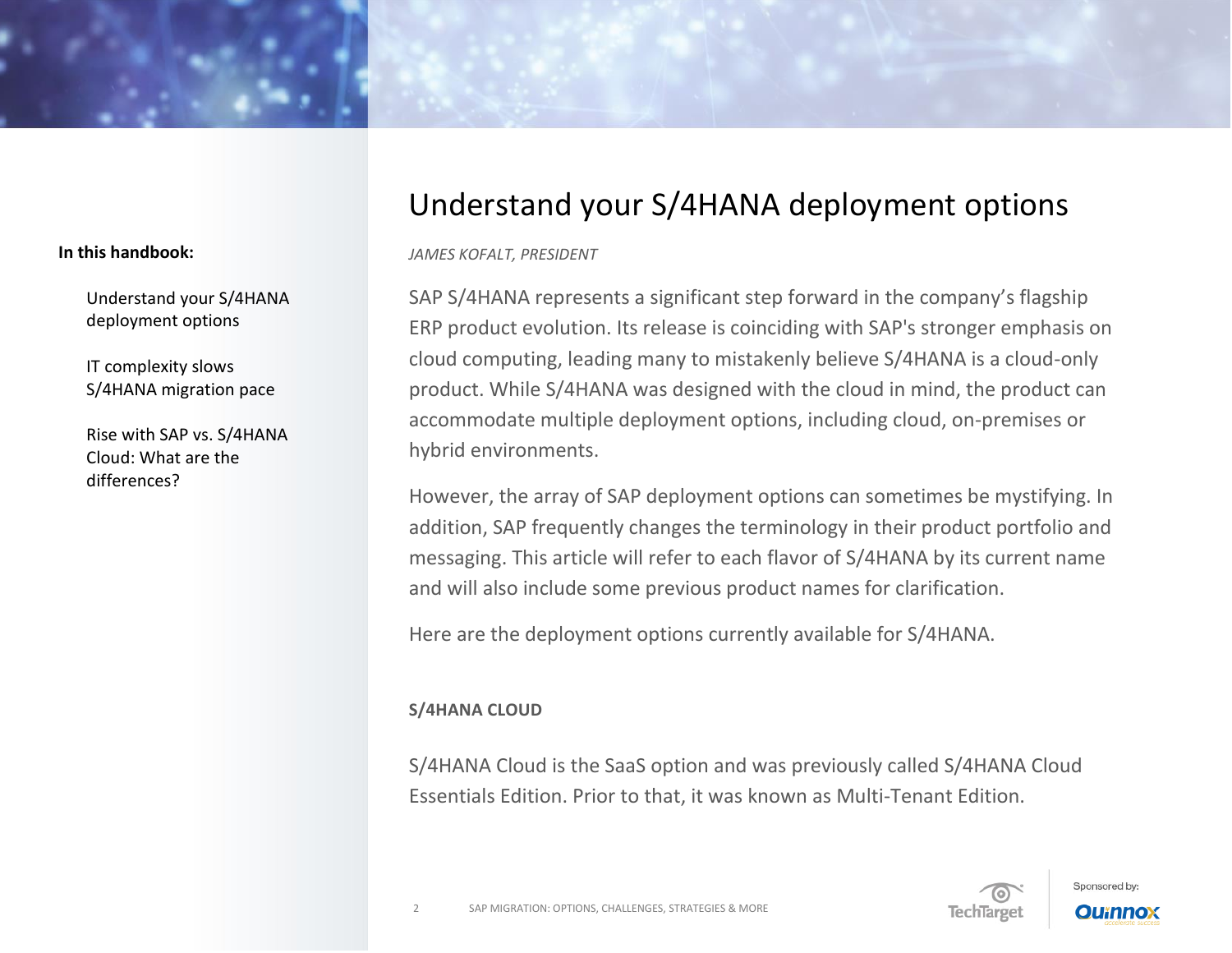Understand your S/4HANA deployment options

IT complexity slows S/4HANA migration pace

Rise with SAP vs. S/4HANA Cloud: What are the differences?

SAP created S/4HANA Cloud as a simple and standardized option for companies that prefer a cloud-focused ERP strategy. SAP hosts and manages the cloud platform and automatically installs upgrades, which are not optional. Functionality is limited to a subset of core ERP features, with industry software and operations capabilities available for 42 countries.

The most common use cases for S/4HANA Cloud are new SAP users or subsidiaries of larger enterprises that run on SAP. S/4HANA Cloud is limited to new greenfield implementations, so companies performing a direct migration from an older SAP instance should look for another option.

# **S/4HANA CLOUD EXTENDED EDITION**

S/4HANA Cloud Extended Edition (EX), previously known as Single Tenant Edition, provides additional hosting options. Configuration and upgrade timing are more flexible.

As the product's previous name suggests, S/4HANA EX is based on a singletenancy model, so users have much greater control over various aspects of their SAP environment, including third-party integrations. User interface options are more widely available. The Extended Edition also provides a broader features collection, so users have access to the full range of functionality found in SAP's on-premise S/4HANA ERP software.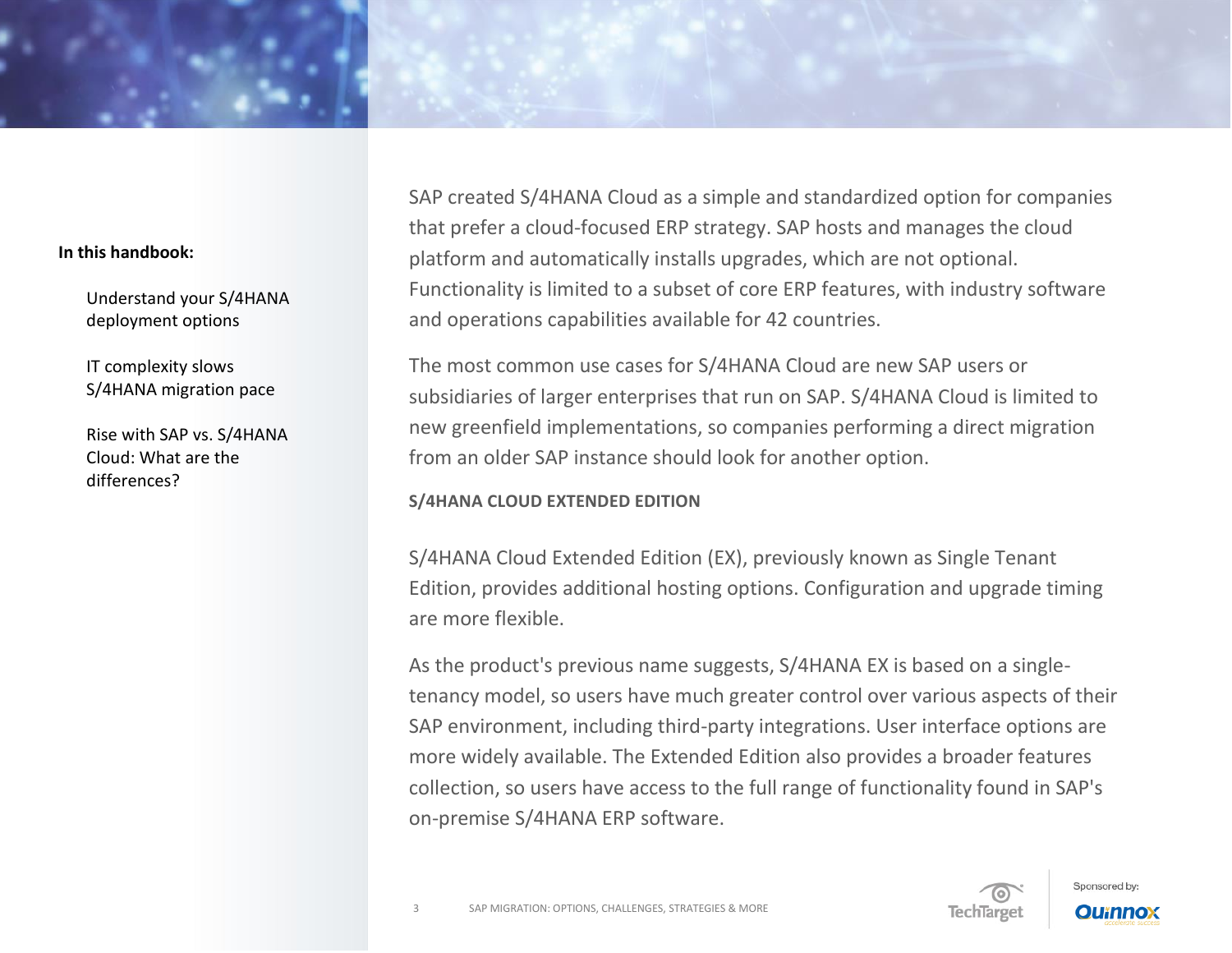Understand your S/4HANA deployment options

IT complexity slows S/4HANA migration pace

Rise with SAP vs. S/4HANA Cloud: What are the differences?

Users who choose EX must pay for a minimum user count. The count is based on a formula that applies weighted values to various user types and calculates a full user equivalent. S/4HANA EX's minimum user count requirement as well as its increased cost and complexity makes the product most appropriate for midsize and large enterprises.

Like the baseline S/4HANA Cloud product, the Extended Edition is only suited for greenfield implementations.

# **S/4HANA CLOUD PRIVATE EDITION**

S/4HANA Cloud Private Edition is new in 2021. This edition builds upon EX and is more flexible. Users can make modifications and apply upgrades at their own pace.

Many of the distinctions between S/4HANA EX and Private Edition boil down to technical flexibility. For example, Private Edition allows the use of partner templates, which make it easier and more efficient to build out an environment based on third-party intellectual property.

Private Edition users can also carry out a system conversion or selective data transition from a pre-existing SAP environment. Because of that, many users migrating to S/4HANA in the cloud will likely select Private Edition.

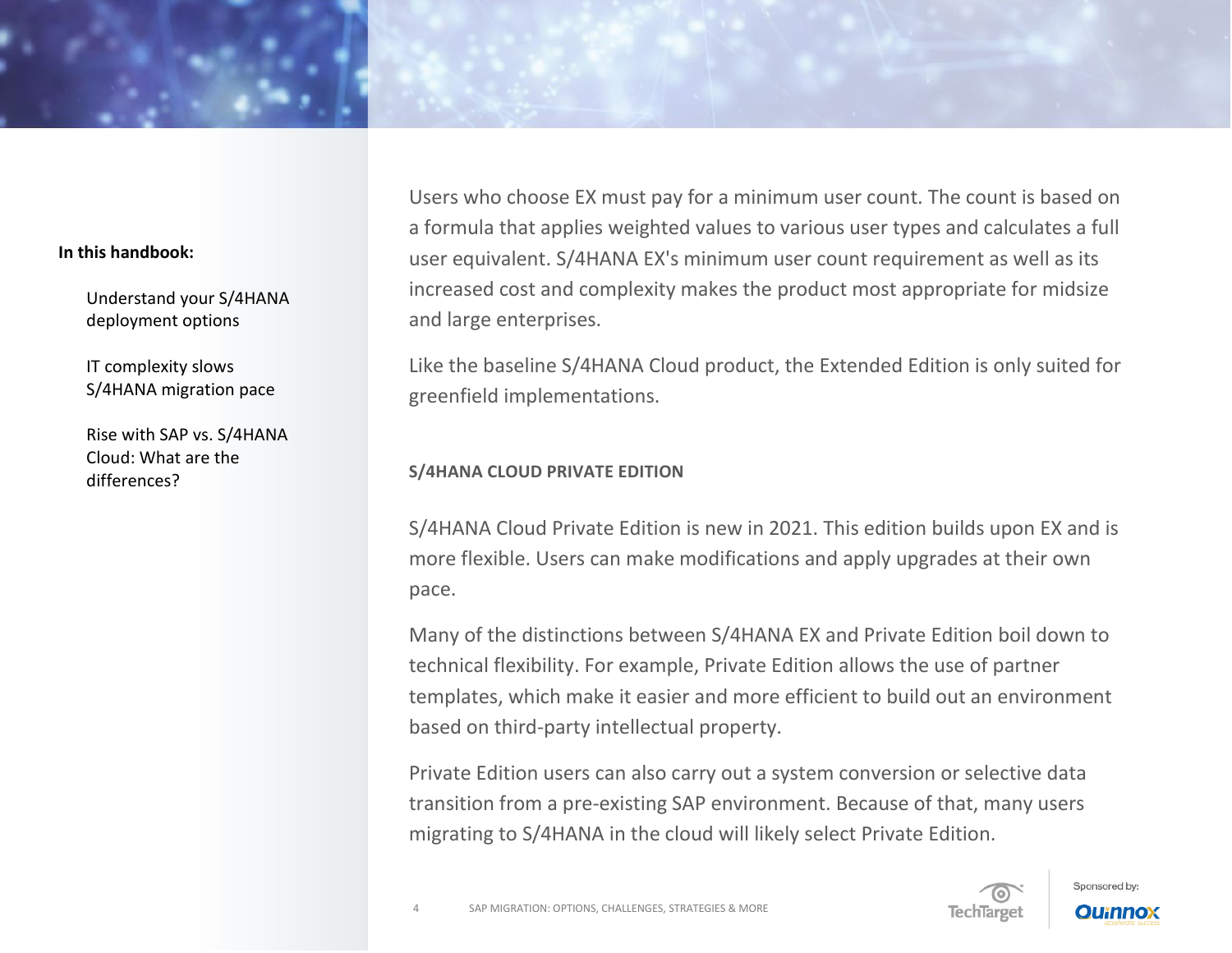Understand your S/4HANA deployment options

IT complexity slows S/4HANA migration pace

Rise with SAP vs. S/4HANA Cloud: What are the differences?

**S/4HANA ANY PREMISE MANAGED BY SAP ON HANA ENTERPRISE CLOUD (HEC)**

S/4HANA Any Premise managed by SAP on HANA Enterprise Cloud (HEC) combines the SAP's flagship ERP product with the HANA Enterprise Cloud and SAP managed services for private cloud. HEC is an infrastructure as a service offering that simplifies a complete SAP landscape's deployment and management. The process is simplified regardless of where it's hosted.

As Any Premise suggests, HEC users can deploy S/4HANA on their own hardware within their own data center or within an SAP-operated data center. They can also select a hyperscaler cloud provider such as Google, Amazon or Microsoft.

SAP handles the environment management no matter the location. Users receive additional SAP upgrades flexibility as well as partner templates use and maximum extensibility.

**S/4HANA ANY PREMISE MANAGED BY THE USER OR THIRD PARTY**

S/4HANA Any Premise managed by the user or third party is similar to Any Premise on HEC. However, with this option, the user is responsible for environment management. They can do it themselves or delegate it to a third party.

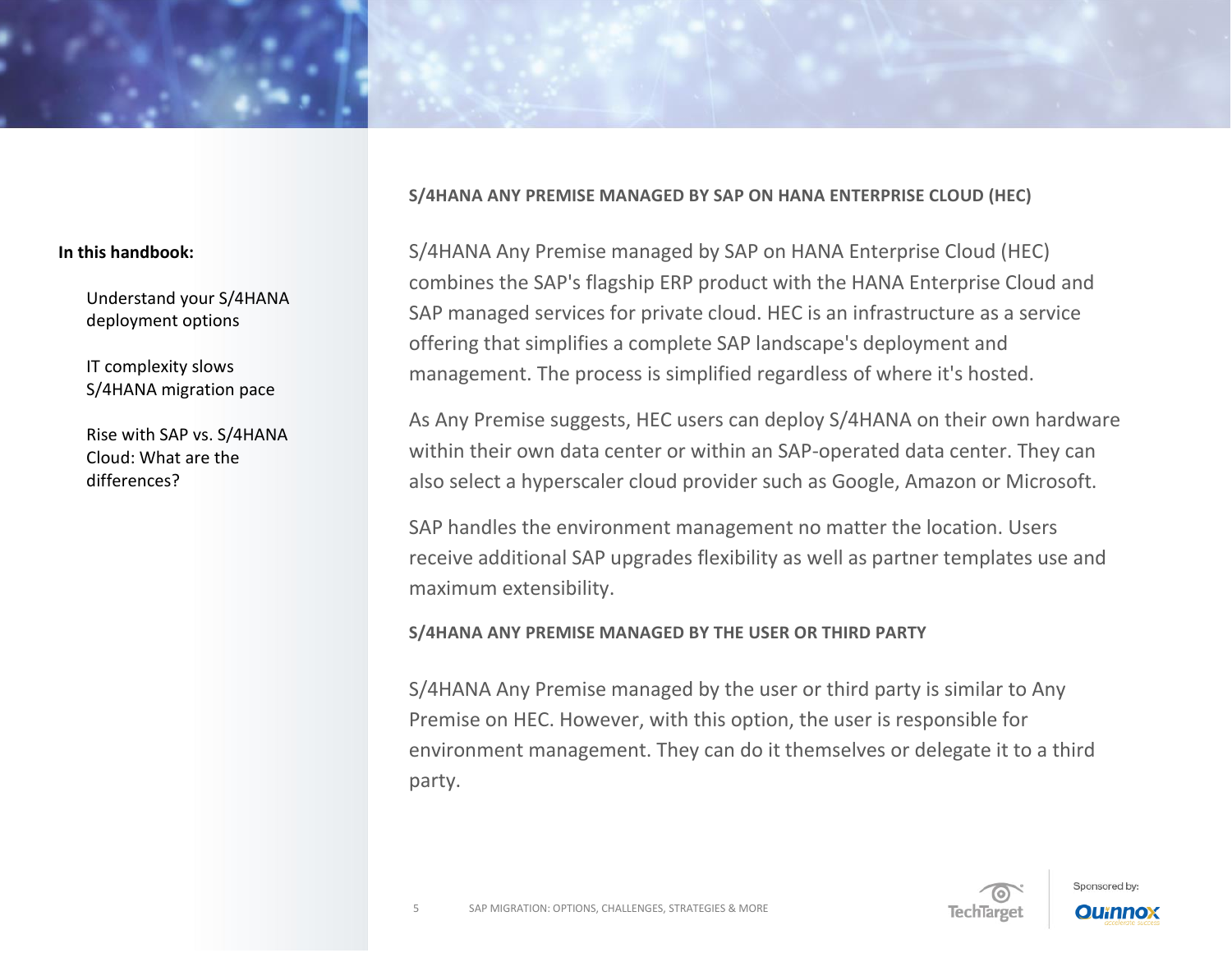Understand your S/4HANA deployment options

IT complexity slows S/4HANA migration pace

Rise with SAP vs. S/4HANA Cloud: What are the differences?

The user can host their SAP environment within their own data center or at a cloud hyperscaler. Current options include Google Cloud Platform, Amazon Web Services, Microsoft Azure, IBM Cloud, Alibaba, Huawei and Open Telekom Cloud.

Users should look at the size, complexity and functional scope of their planned S/4HANA environment as they decide which deployment option is right for them.

They should also think about the nature of their SAP implementation. Any of these deployment options will work for greenfield projects, but companies upgrading from an older SAP environment should consider options like Private Edition and HEC.

Organizations that can make do with limited flexibility in exchange for comparatively simple implementation and management should choose S/4HANA Cloud and S/4HANA Cloud EX. Meanwhile, larger enterprises with more complex functional requirements will likely gravitate toward Private Edition and HEC.

# **NEXT ARTICLE**

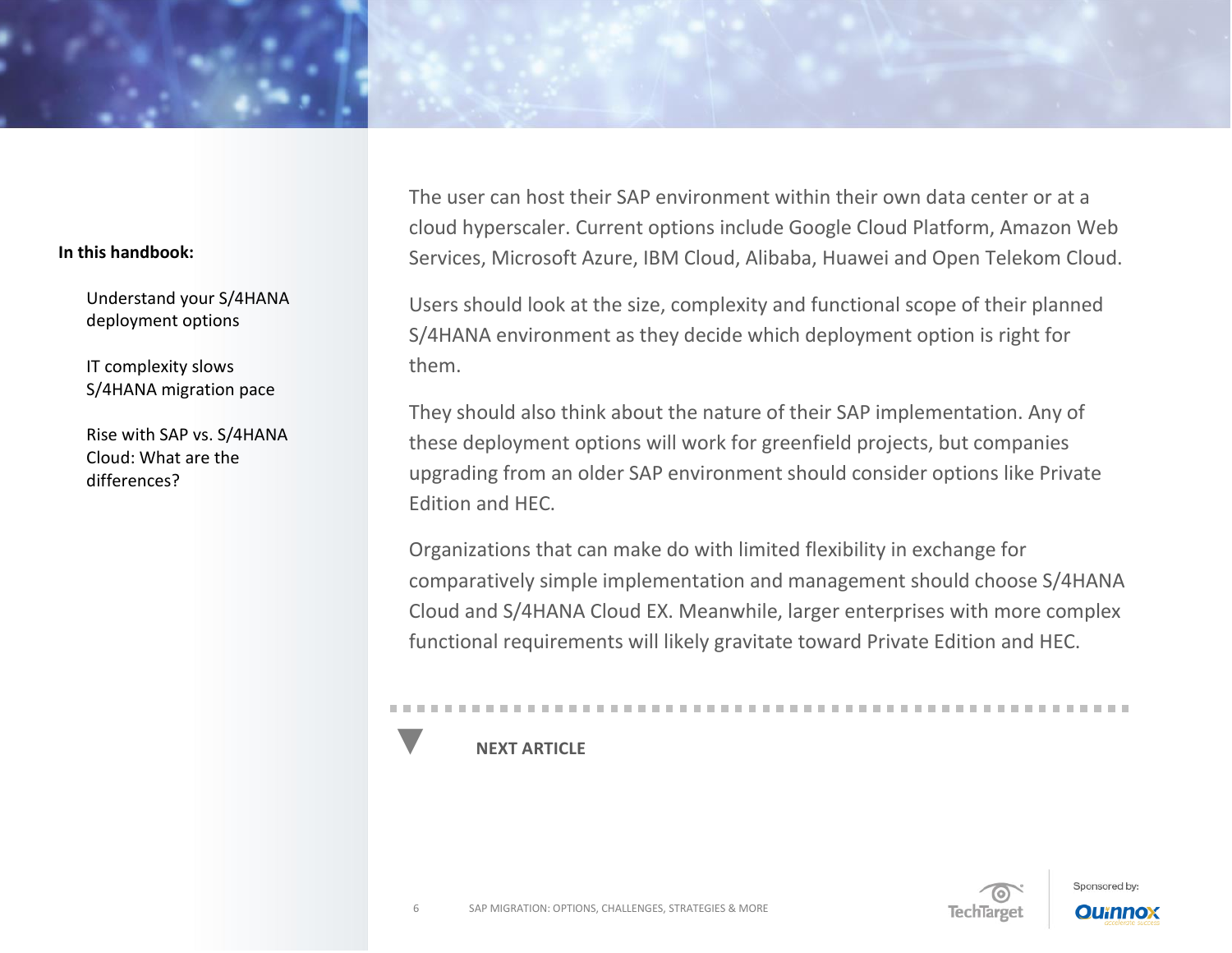Understand your S/4HANA deployment options

IT complexity slows S/4HANA migration pace

Rise with SAP vs. S/4HANA Cloud: What are the differences?

# IT complexity slows S/4HANA migration pace

*JIM O'DONNELL, NEWS WRITER*

Most SAP customers are intent on an S/4HANA migration, but a lot of these projects remain stuck in the planning stages.

The culprit lies with the complexity of these organizations' IT landscapes, according to a new survey from LeanIX, a company based in Bonn, Germany, that provides IT infrastructure software and services for SAP and other enterprise systems.

LeanIX surveyed its customers who run SAP systems, and the results indicate that most have a long way to go before they'll complete a full S/4HANA migration.

The survey was conducted online in April 2021 and received 70 responses from SAP professionals, with about 50 who identified as enterprise architects who are or have been involved with S/4HANA migration projects.

The majority of respondents were enterprise architects in large enterprise organizations, who are tasked with planning and conducting major IT projects like an S/4HANA migration, said Christian Richter, LeanIX senior vice president of customer success.

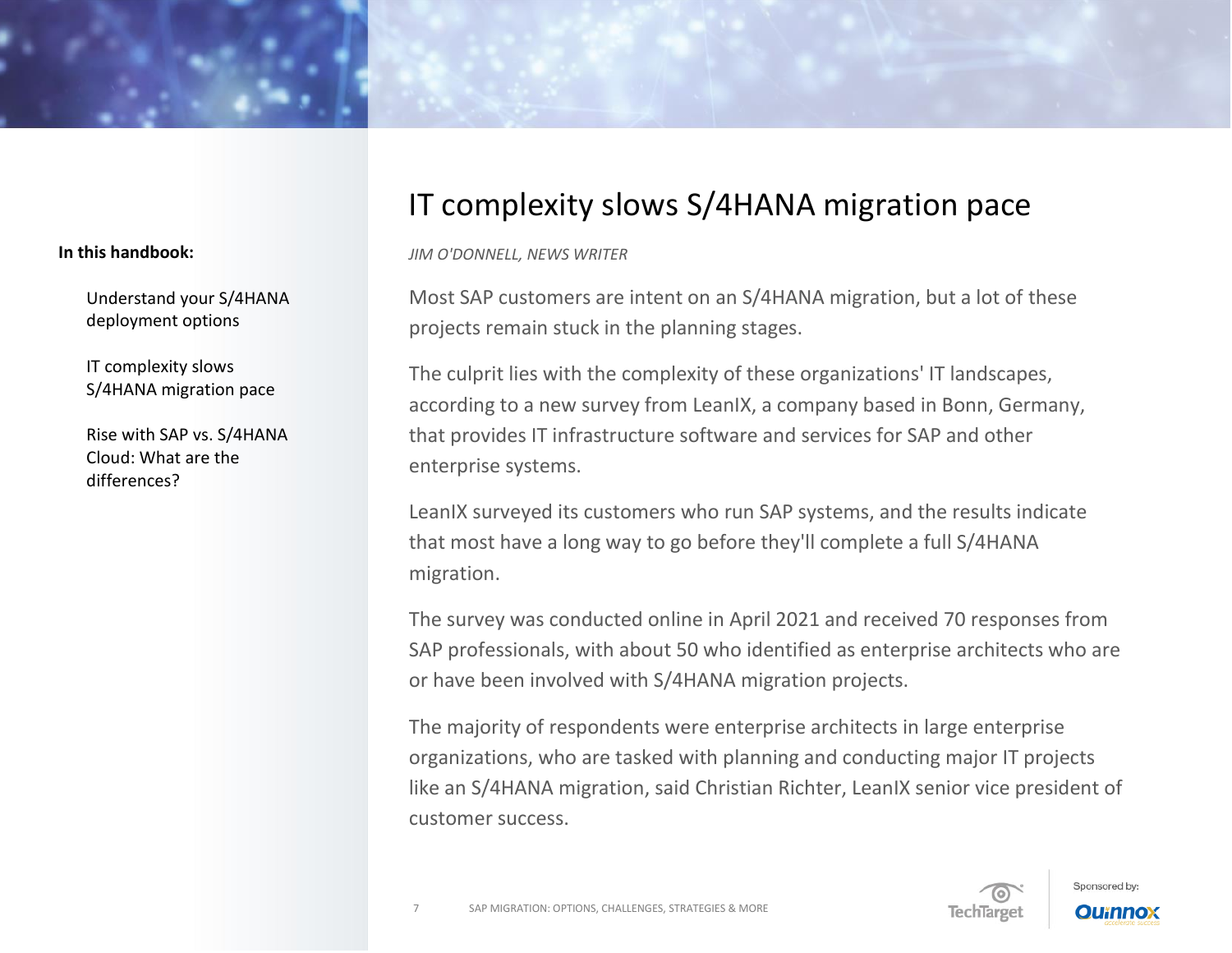Understand your S/4HANA deployment options

IT complexity slows S/4HANA migration pace

Rise with SAP vs. S/4HANA Cloud: What are the differences?

According to the survey, 32% of respondents are only in the planning phase of an S/4HANA project, while another 32% have started a project but are still in the preparation and conceptual phase. Just 12% reported that the S/4HANA transformation had been completed.

The survey results were not a surprise, according to Richter.

"From what I see with our customers, they are rather hesitant and are saying, 'Let's wait,'" he said. "Also, the launch of Rise with SAP didn't really accelerate that, so people are still waiting."

Rise with SAP is an initiative that SAP launched in January to help spur S/4HANA migrations by offering a simplified SaaS-like implementation model.

Perhaps the biggest stumbling block that's causing the hesitancy is the sheer complexity of typical SAP IT landscapes, Richter explained.

"In larger settings there are often multiple SAP instances running, through acquisitions or through organic growth," he said. "One respondent has 59 SAP systems running, and one is managing 130 SAP systems. It then becomes a huge challenge to know how many you have, what modules you have in those single instances, what's the path of consolidation for those."

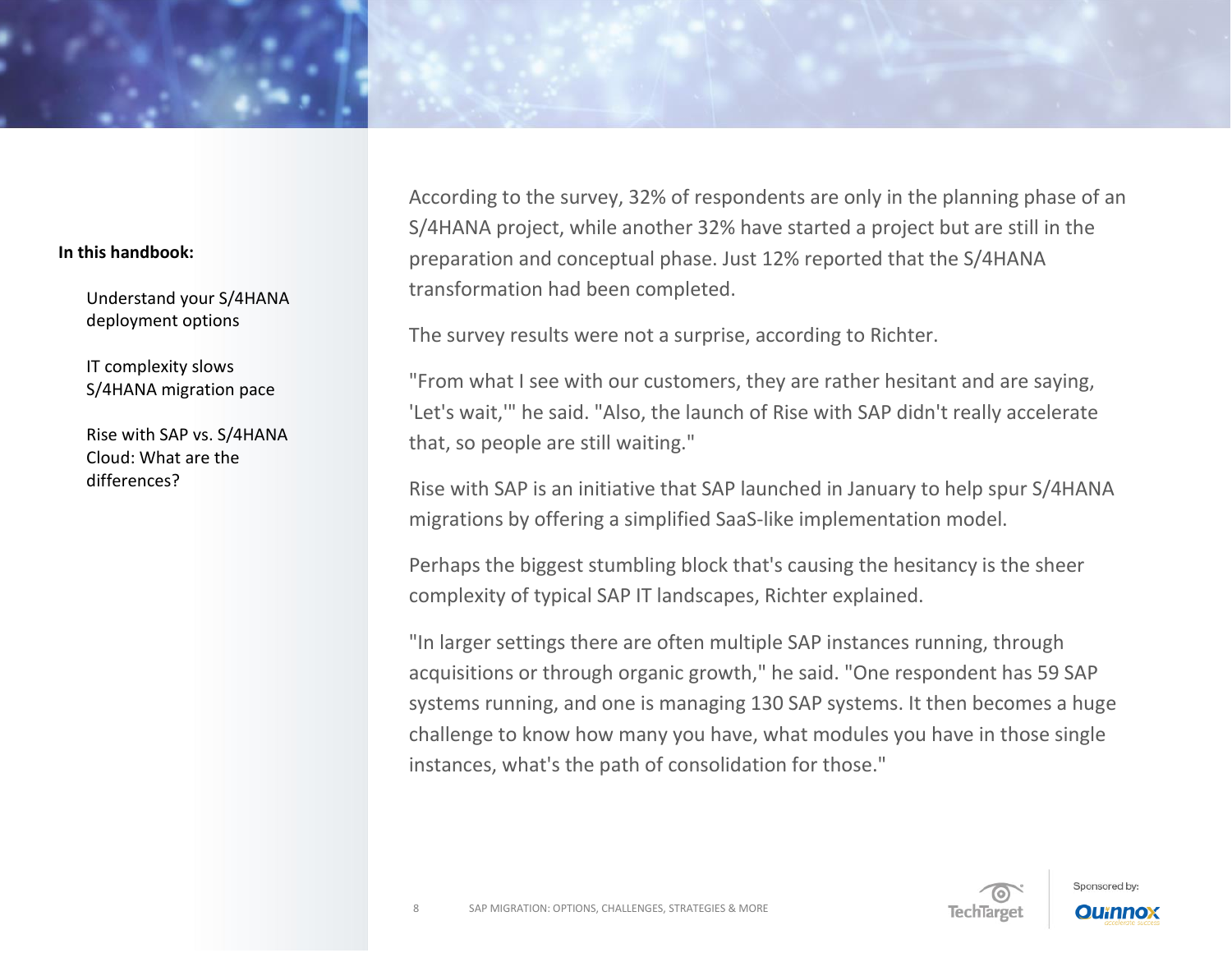

Understand your S/4HANA deployment options

IT complexity slows S/4HANA migration pace

Rise with SAP vs. S/4HANA Cloud: What are the differences?

# IT complexity slows S/4HANA migrations

Most S/4HANA migration projects are stuck in the planning phase, but involving enterprise architects in all project phases may get things moving.

#### Current phase of S/4HANA transformation process







#### Enterprise architects' involvement in phases of the S/4HANA transformation





 $\overline{\circ}$ 

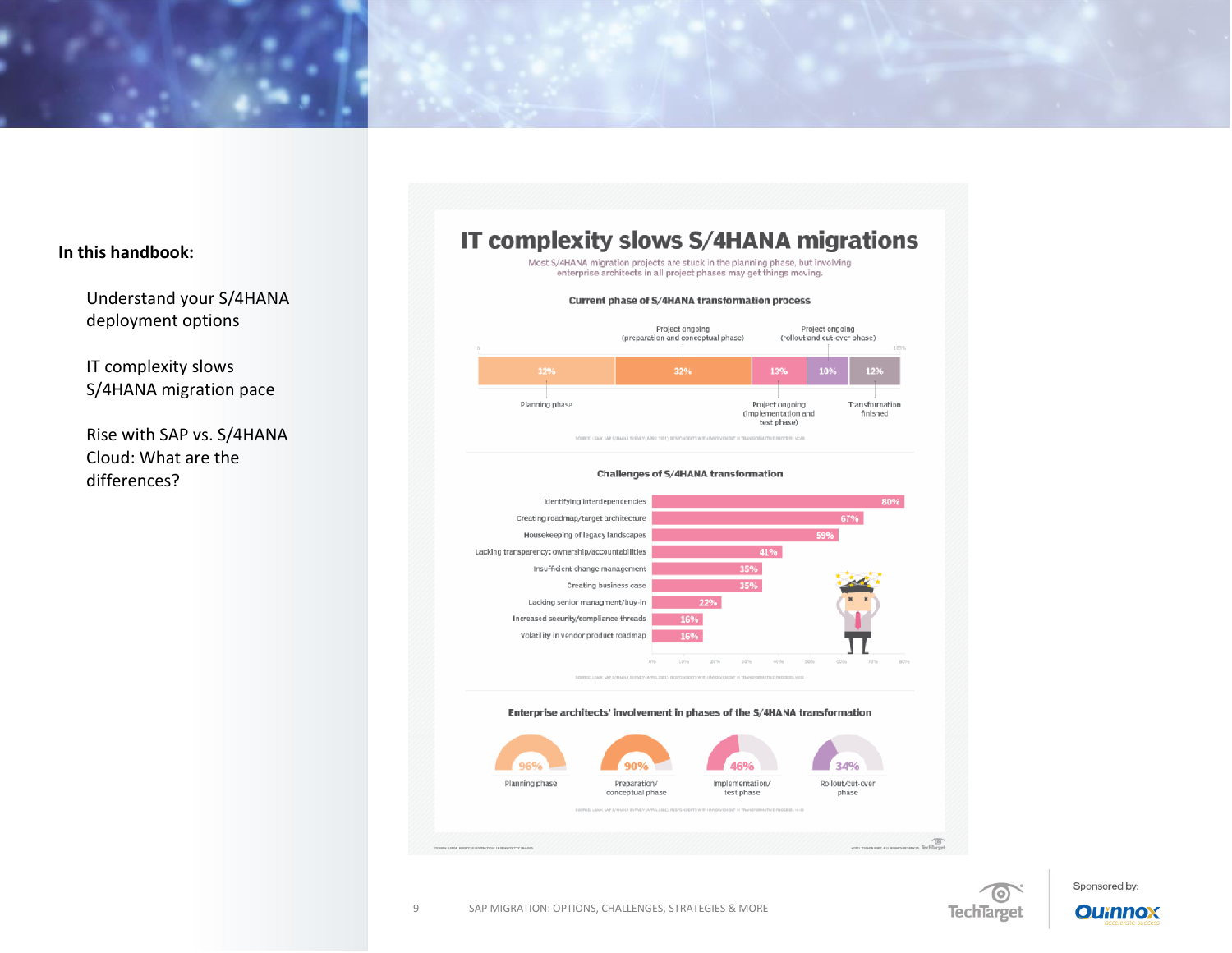Understand your S/4HANA deployment options

IT complexity slows S/4HANA migration pace

Rise with SAP vs. S/4HANA Cloud: What are the differences?

## **ENTERPRISE ARCHITECTS NEED TO BE INVOLVED IN ALL PHASES**

One way to help get S/4HANA projects moving and completed is to involve enterprise architects in all phases of the project, according to the report.

LeanIX provides software tools that allow customers to understand their entire IT landscape -- not just SAP systems -- including what the applications are, what their business functions are, who uses them, and the underlying technology layer, according to Richter.

The survey indicates that almost all enterprise architects who responded are involved in the planning and conceptual phases of projects, while fewer than half are involved in the implementation, testing and rollout phases.

Enterprise architects can help organizations get transparency over the entire IT landscape for the duration of an S/4HANA migration, Richter said. For example, it's important to see how application capabilities are supported in the current system and determine what capabilities are covered in S/4HANA.

"You have to look at what the landscape looks like today, what the landscape will look in two years if you follow the plan, what the landscape will look like in five years," he said. "You can determine how this will decrease your costs because you're phasing out the expensive components of today."

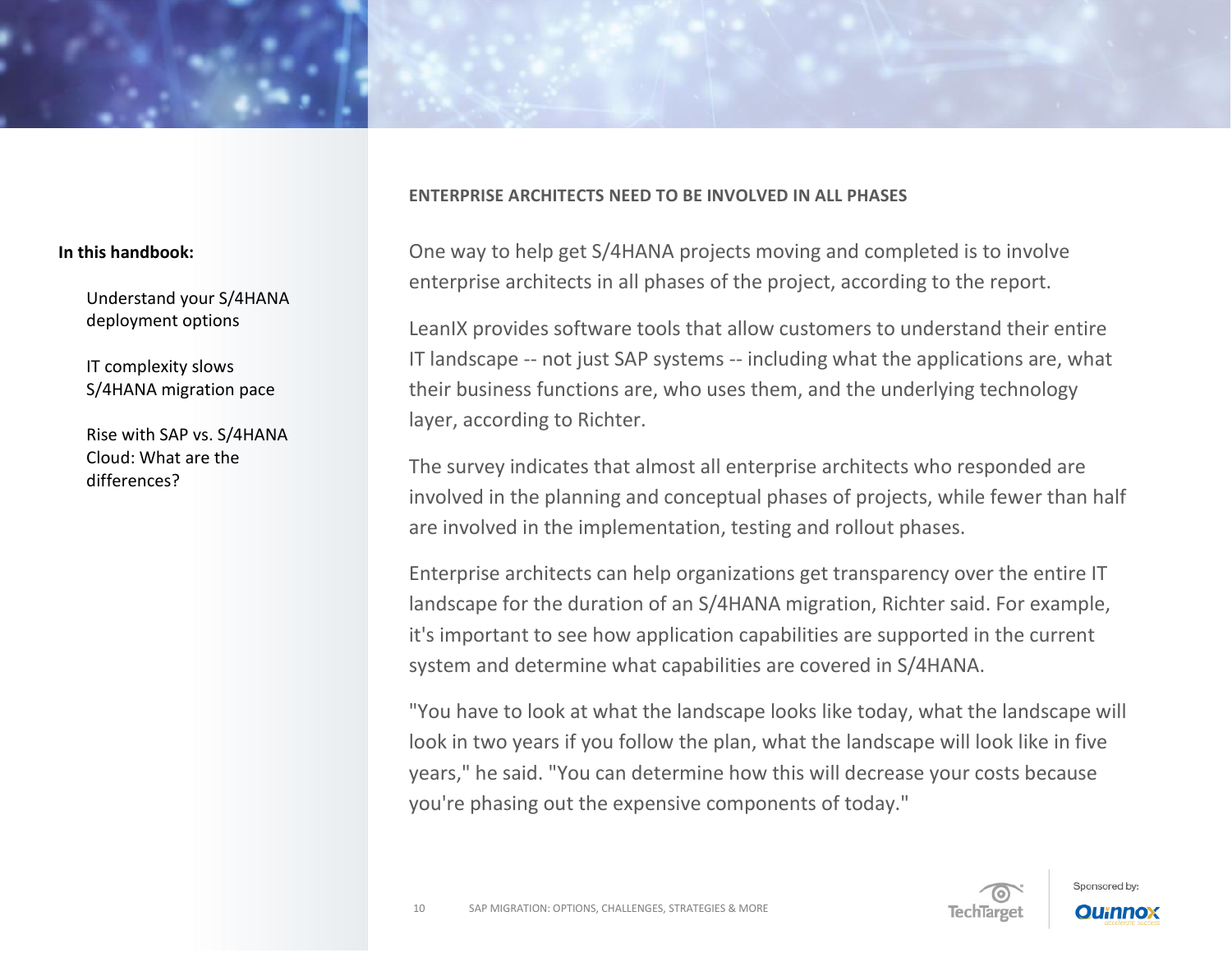Understand your S/4HANA deployment options

IT complexity slows S/4HANA migration pace

Rise with SAP vs. S/4HANA Cloud: What are the differences?

# **NEED FOR A TECHNICAL AND BUSINESS TRANSFORMATION**

SAP customers need to fully understand the IT landscape and their business processes if they are going to have a successful S/4HANA migration, said Roan Low, an SAP solutions architect at Syntax Systems, a Montreal-based firm that provides managed cloud services for SAP and other enterprise systems.

An S/4HANA migration is complex because it involves both a technical and business transformation, Low said.

"S/4HANA is not a simple migration; you can do a simple migration to S/4HANA, but you're not going to gain those benefits of going to an in-memory database by just moving your current business processes across there," he said. "This holistic business process transformation needs to occur in order to truly get the benefit of it."

Moving to an in-memory database also carries infrastructure costs, whether it's an on-premises or cloud infrastructure, Low said.

"So there are always additional costs that come from an S/4HANA database," he said. "Those are the two big reasons right now why companies are adopting a bit of a cautious approach as they move forward on their S/4HANA strategy."

# **S/4HANA TECHNICAL UPGRADE NOT ENOUGH**

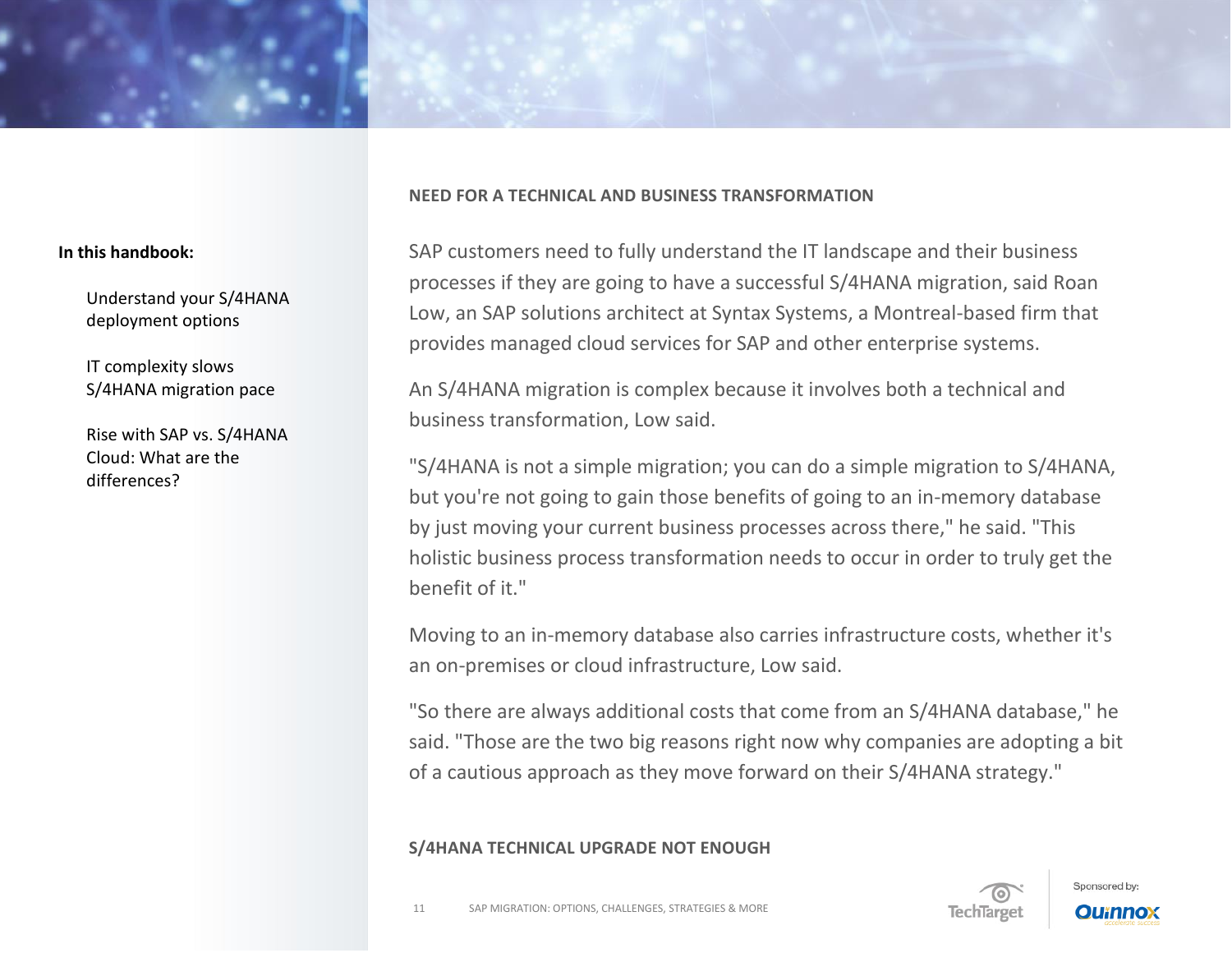Understand your S/4HANA deployment options

IT complexity slows S/4HANA migration pace

Rise with SAP vs. S/4HANA Cloud: What are the differences?

Organizations need to look at a move to the cloud as a prerequisite for business transformation and not just migrate their current operating model, according to Low.

"If you truly want to take advantage of the benefits that come from a cloud operating model, you need to change your IT operating model to align with that," he said. "You can do a technical upgrade from ECC to S/4HANA, but you're not going to get the true benefit unless you adopt the S/4HANA business processes."

There also needs to be alignment between the IT and business sides of an organization, Low explained.

"On their own, CIOs can easily do a technical upgrade; it gets them on a modern version of the product, but it's definitely not taking full advantage of what S/4HANA offers," he said. "To take full advantage there needs to be engagement from the business and key stakeholders who can help drive the project through to completion. If you don't have those people engaged, you're going to get resistance from the business to any business process changes."

*Jim O'Donnell is a TechTarget news writer who covers ERP and other enterprise applications for SearchSAP and SearchERP.*

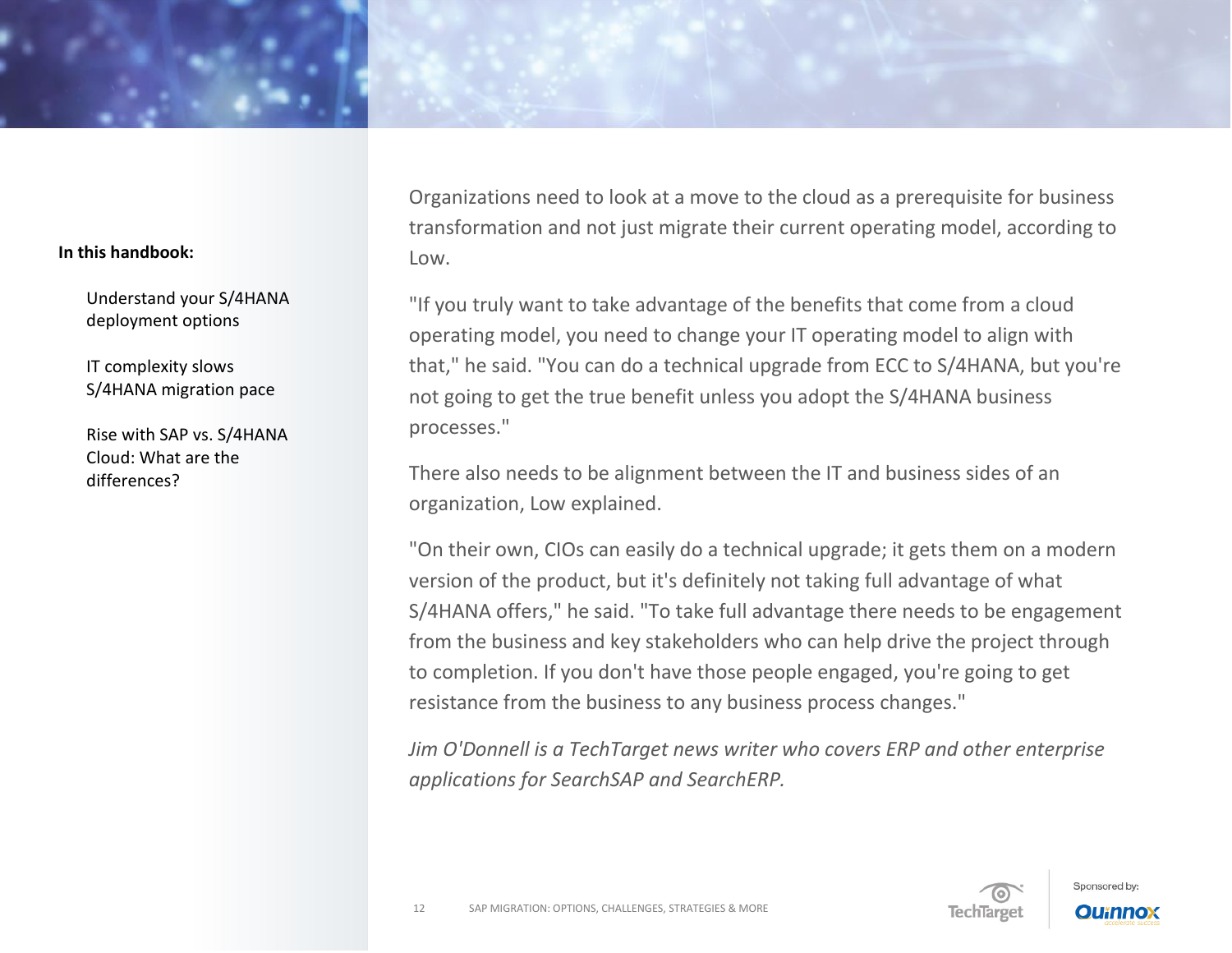

Understand your S/4HANA deployment options

IT complexity slows S/4HANA migration pace

Rise with SAP vs. S/4HANA Cloud: What are the differences?

# **NEXT ARTICLE**



**DOM: NO**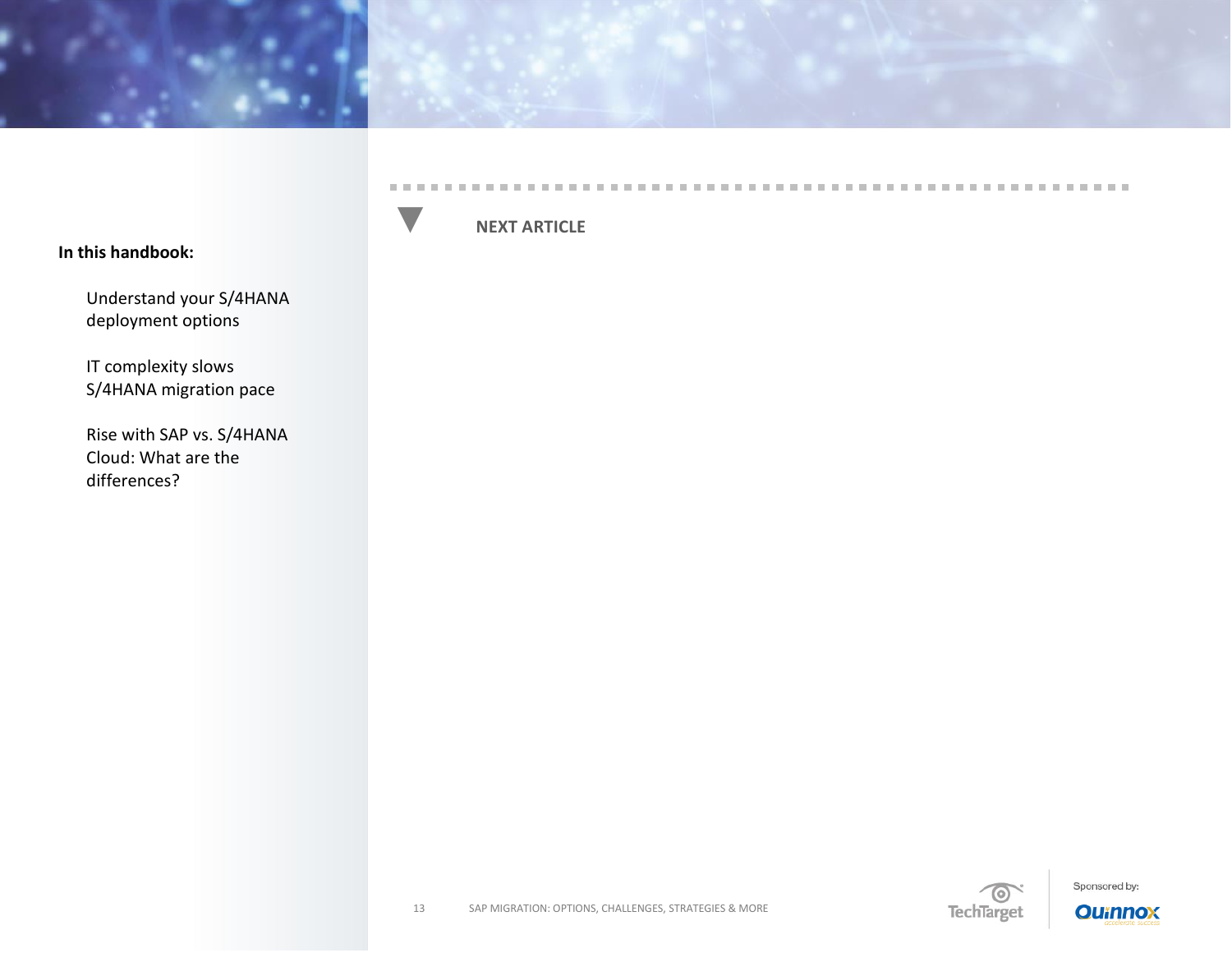Understand your S/4HANA deployment options

IT complexity slows S/4HANA migration pace

Rise with SAP vs. S/4HANA Cloud: What are the differences?

# Rise with SAP vs. S/4HANA Cloud: What are the differences?

*JAMES KOFALT, PRESIDENT*

Like many other companies, SAP is attempting to convince its users to switch to the cloud, and its subscription service Rise with SAP is a key part of the organization's efforts to move users to S/4HANA. However, confusion can arise over the differences between Rise with SAP and the company's other offerings, particularly SAP's S/4HANA Cloud software.

Here's a look at Rise with SAP vs. S/4HANA Cloud.

# **WHAT IS RISE WITH SAP?**

Nearly a year ago, SAP announced the Rise program, which the company described as "business transformation as a service." The company hopes users will transition from thinking of software as a purchase-to-own product to embracing a SaaS model. SAP is also hoping Rise's technical migration path to S/4HANA will persuade users to make the switch.

Rise with SAP is less about core ERP functionality and more about ERP as a service, bundled with ancillary services to add value.